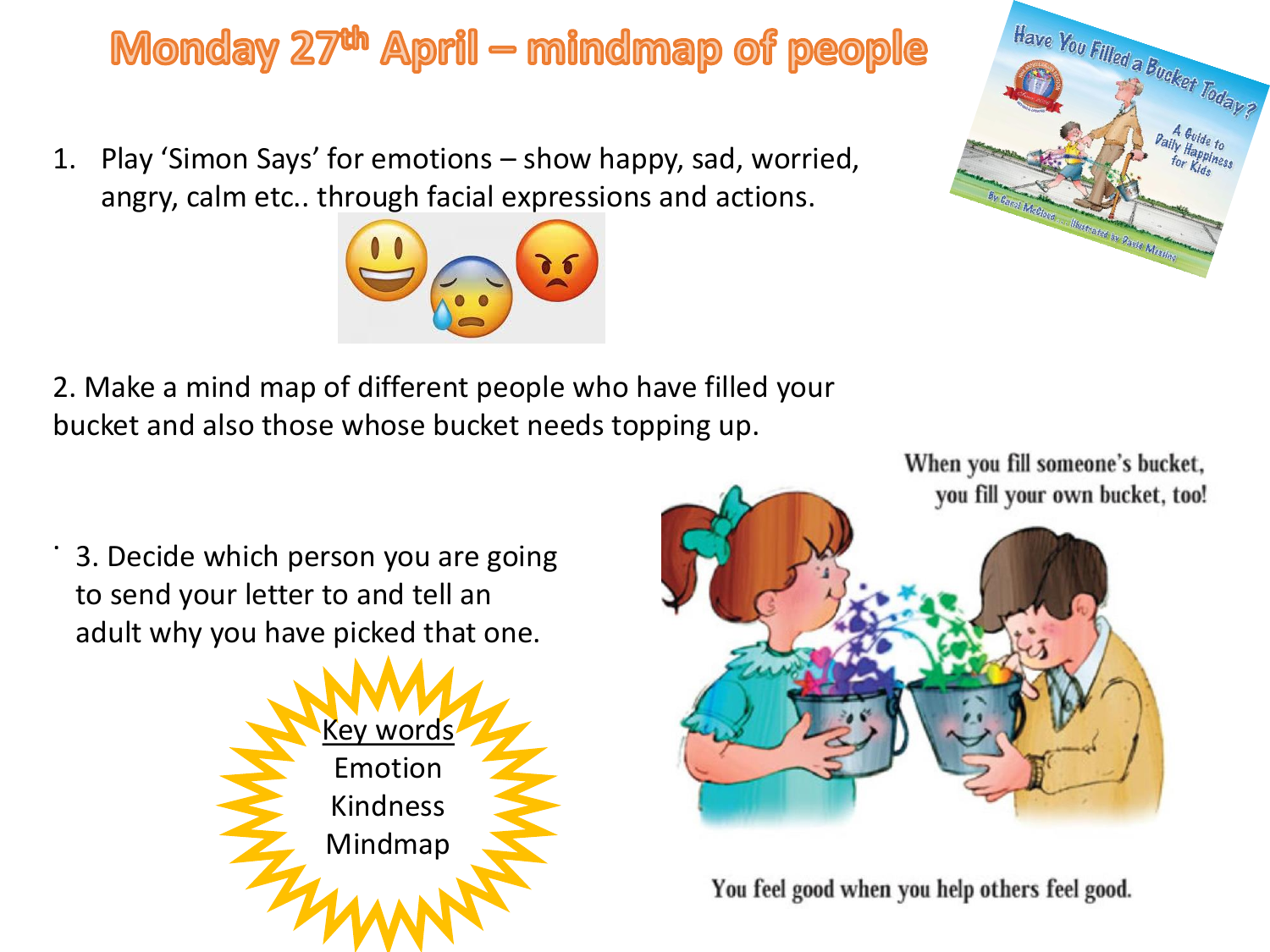#### Tuesday 28<sup>th</sup> April – mindmap of ideas for the letter

- 1. Draw the person you have chosen in the middle of a piece of paper.
- 2. Around the picture draw or write ideas of things to write/put in your letter.
- 3. Add ideas of how you can make your letter the best it can be.

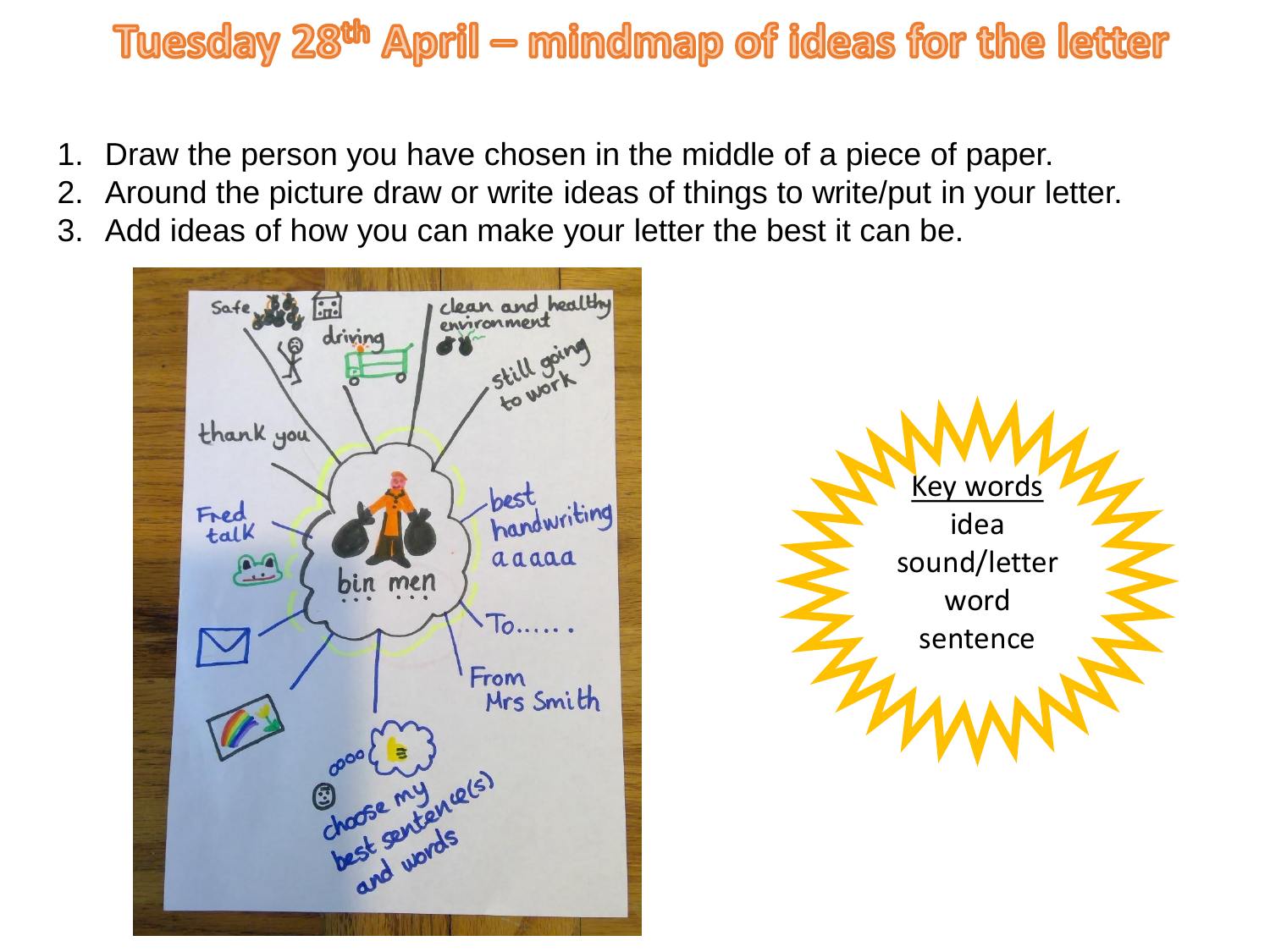## Wednesday 29th April — draft letter

- 1. Use yesterday's mind map to help you come up with a really good sentence to put in your letter.
- 2. Memorise it by saying it out loud several times and perhaps putting actions with it like we have done in school before.
- 3. Count how many words are in your sentence and in the middle of a piece of paper draw out that many lines to write on.
- 4. Write your sentence writing one word on each line.
- 5. Write at the top who it is to and at the bottom who it is from (your name)

CHALLENGE: Add more sentences to your letter.

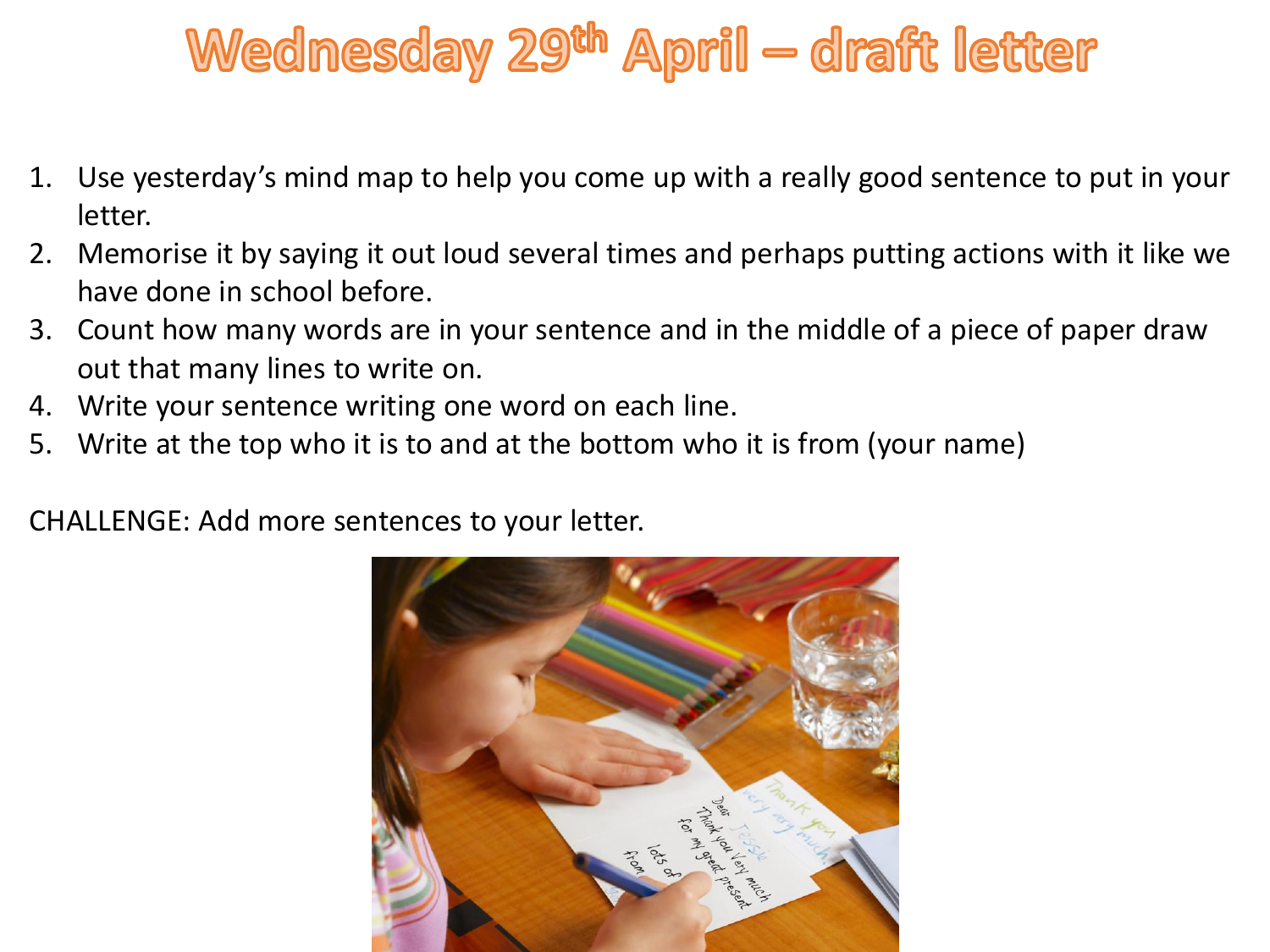# Thursday 30<sup>th</sup> April — letter in best



shutterstock.com · 78180904



- 1. Look at your draft letter from yesterday. How could you improve it?...
- 2. Now write it out in best and add any pictures/colour that you want to.
- 3. Take a photo and send to us on tapestry.